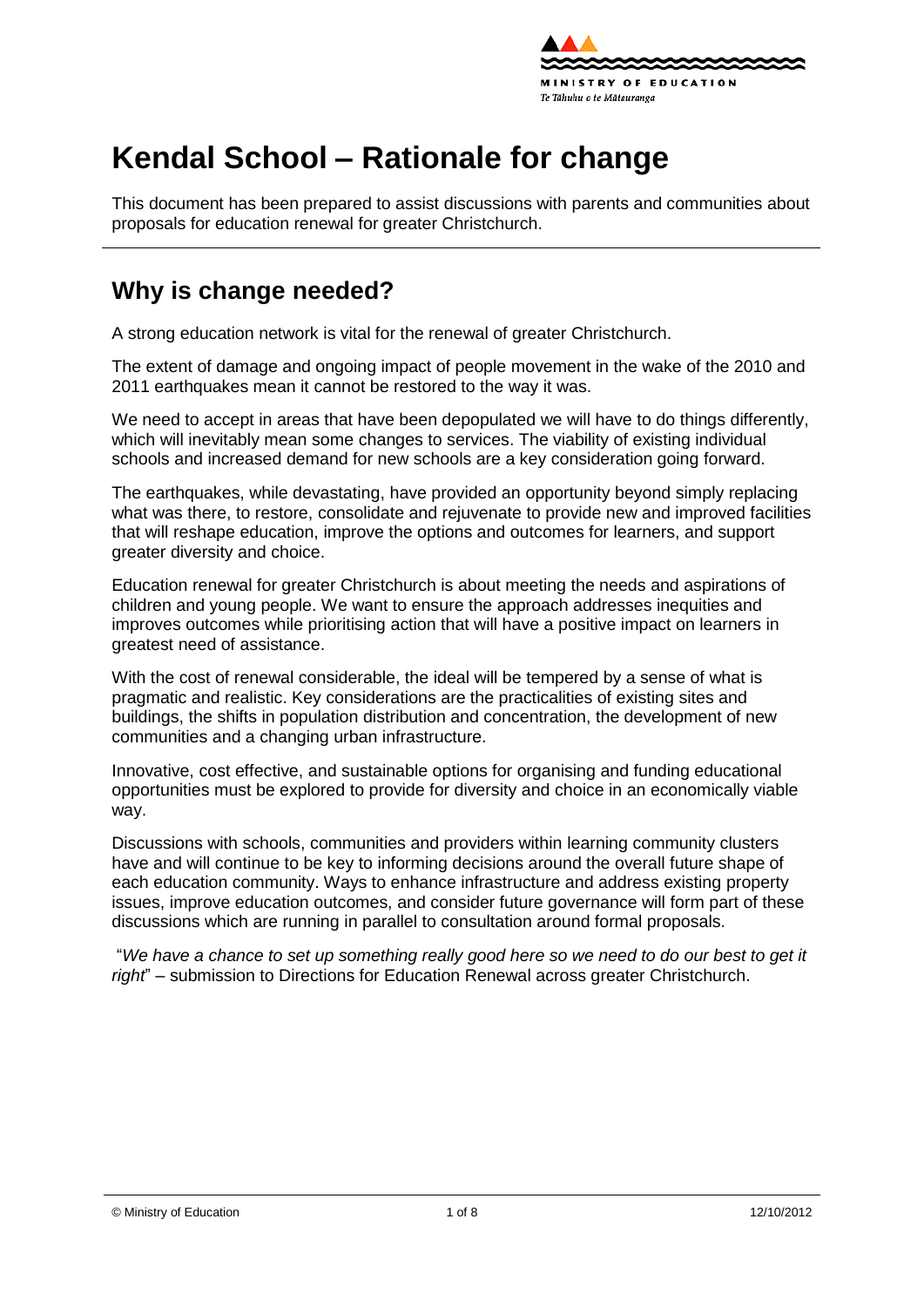# **Why is it proposed my school close?**

People movement and land and or building damage as a result of the earthquakes are the catalysts for change across the network across greater Christchurch.

Many school buildings suffered significant damage, school sites have been compromised and there were 4,311 fewer student enrolments across greater Christchurch at July 2012 compared to July 2010 $^1$ .

Even before the earthquake there were around 5,000 spaces already underutilised in the network.

Kendal School is one of six schools in the Roydvale cluster which are all in close proximity to each other.

Kendal School has a small roll which has been gradually declining since its peak roll of 204 in July 1997, and a low utilisation rate of 51%. The five other schools are operating between 70% and 89% of their operating capacity. There is a surplus of capacity in the area as a result.

While Kendal School has minimal earthquake damage it is an old school which opened in 1961 and its buildings will require earthquake strengthening. If the school was to continue it would require significant investment to bring it up to code and provide modern learning environments.

Kendal school is very near Roydvale School and Isleworth School, both of which have surplus capacity.

The high remediation cost, low roll and ongoing roll decline, and the ability for learners to be absorbed by neighbouring schools are key elements behind the proposal to close.

### **Land**

Surrounding land is predominately CERA technical category 1 (TC1).

While geotechnical considerations are unlikely to be a factor, preliminary assessments suggest further investigation will be required if further development is undertaken on this site.

#### **Buildings**

The buildings on the Kendal School site have suffered some degree of earthquake damage. This covers a wide spectrum from minor cracking to ceiling and wall finishes to re-pointing brick / block work.

Some buildings will require earthquake strengthening. Detailed Engineering Evaluations (DEE"s) are scheduled to commence mid 2013 and be completed by the end 2013; these reports will confirm the exact scale of this work.

No weather tightness issues were identified during the national survey and subsequent inspections.

 $1$  This figure includes international fee-paying students.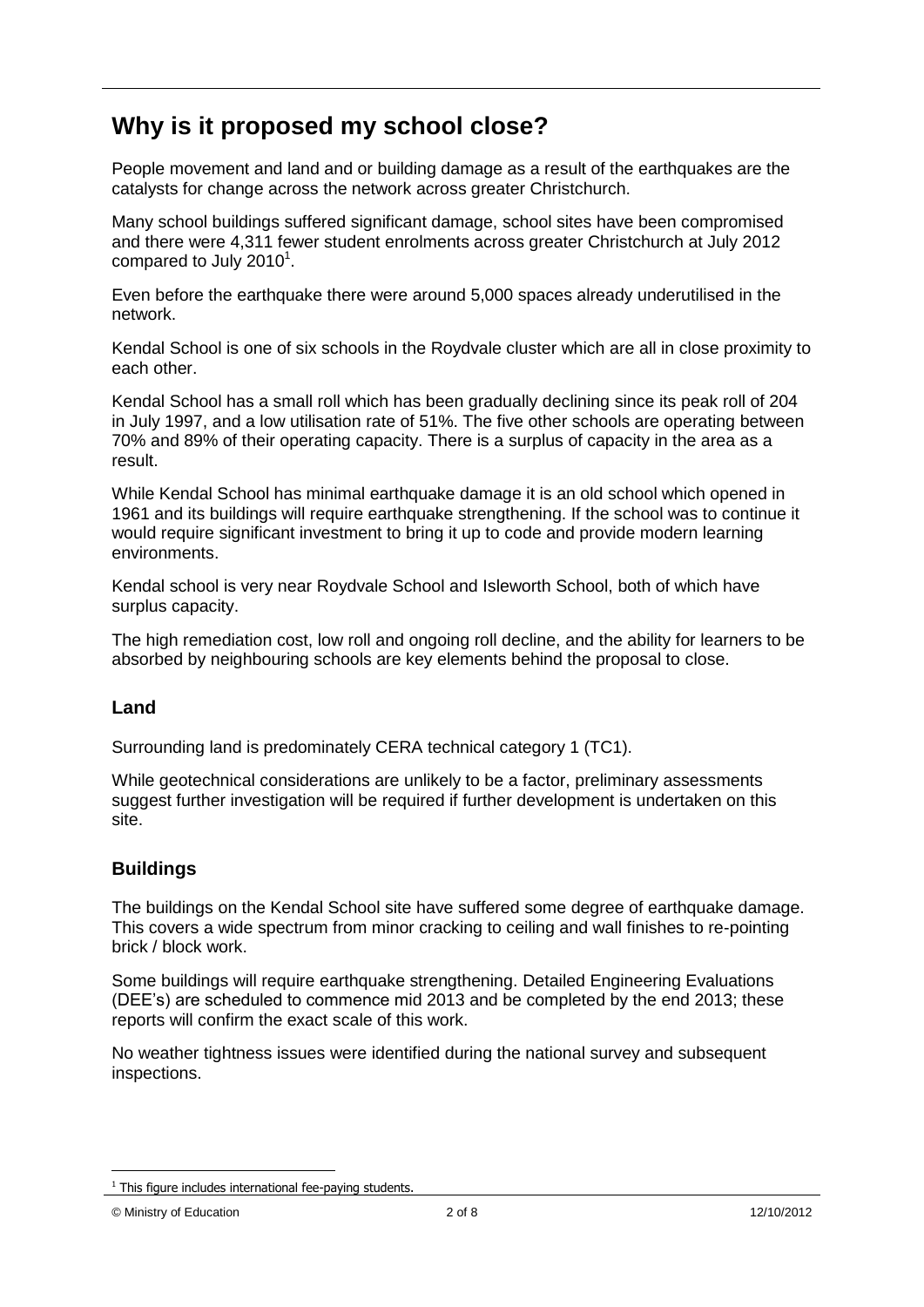### **Indicative Ten Year Property Costs\***

| Indicative Ten Year Property Costs for Kendal Primary School                                                                               | \$3.3 million |
|--------------------------------------------------------------------------------------------------------------------------------------------|---------------|
| Note: This figure may vary from amounts previously presented and may be<br>subject to change when more detailed assessments are completed. |               |

The above costs are predominately structural strengthening remediation works

*\*These preliminary cost estimates are based upon information, data and research carried out by external parties. They are dependent on the information and assumptions included. While these results may vary as further information and/or assumptions are modified, these preliminary estimates will continue to provide the initial basis for costs of these projects.*

#### *Cost estimate information*

**For condition assessment** – a physical site inspection was undertaken of every building to evaluate the anticipated maintenance requirements at each school for the next 10 years.

**For assessing earthquake damage** – the recording and quantifying of earthquake damage and indicative repair costs from all events was undertaken. These reports were reviewed by professional loss adjustors and are being used to support the Ministry"s insurance claim.

**For assessing structural strengthening** – Information gathered via a national desktop study and during site visits by project managers and engineers has informed indicative assessments around strengthening which have been, or are being confirmed through the Detailed Engineering Evaluation (DEE) process. All follow up site specific invasive investigations are being carried out by qualified engineers who interpret the findings and recommend further testing as appropriate.

**For assessing weather tightness** – cost estimates were developed as part of a national survey of school buildings. Further detailed assessments were carried out on buildings identified through this exercise.

### **People**

Kendal School had a July 2012 roll of 89 which is less than it was in 2008 and slightly less than the roll in 2010. The data below shows the catchment of Kendal School has students enrolled at many neighbouring schools.

| <b>School Name</b>   | Type                              | <b>Authority</b> | 2008 | 2010 | 2012 |
|----------------------|-----------------------------------|------------------|------|------|------|
| Harewood School      | Contributing<br>(Year 1-6)        | State            | 182  | 182  | 182  |
| Isleworth School     | Contributing<br>(Year 1-6)        | State            | 199  | 211  | 213  |
| <b>Kendal School</b> | <b>Contributing</b><br>(Year 1-6) | <b>State</b>     | 107  | 91   | 89   |
| Roydvale School      | Contributing<br>(Year 1-6)        | State            | 294  | 310  | 298  |

*Rolls of schools in the cluster: July rolls 2008, 2010, 2012<sup>2</sup>*

<sup>1</sup>  $2$  July School Rolls are total July rolls, excluding international fee paying students.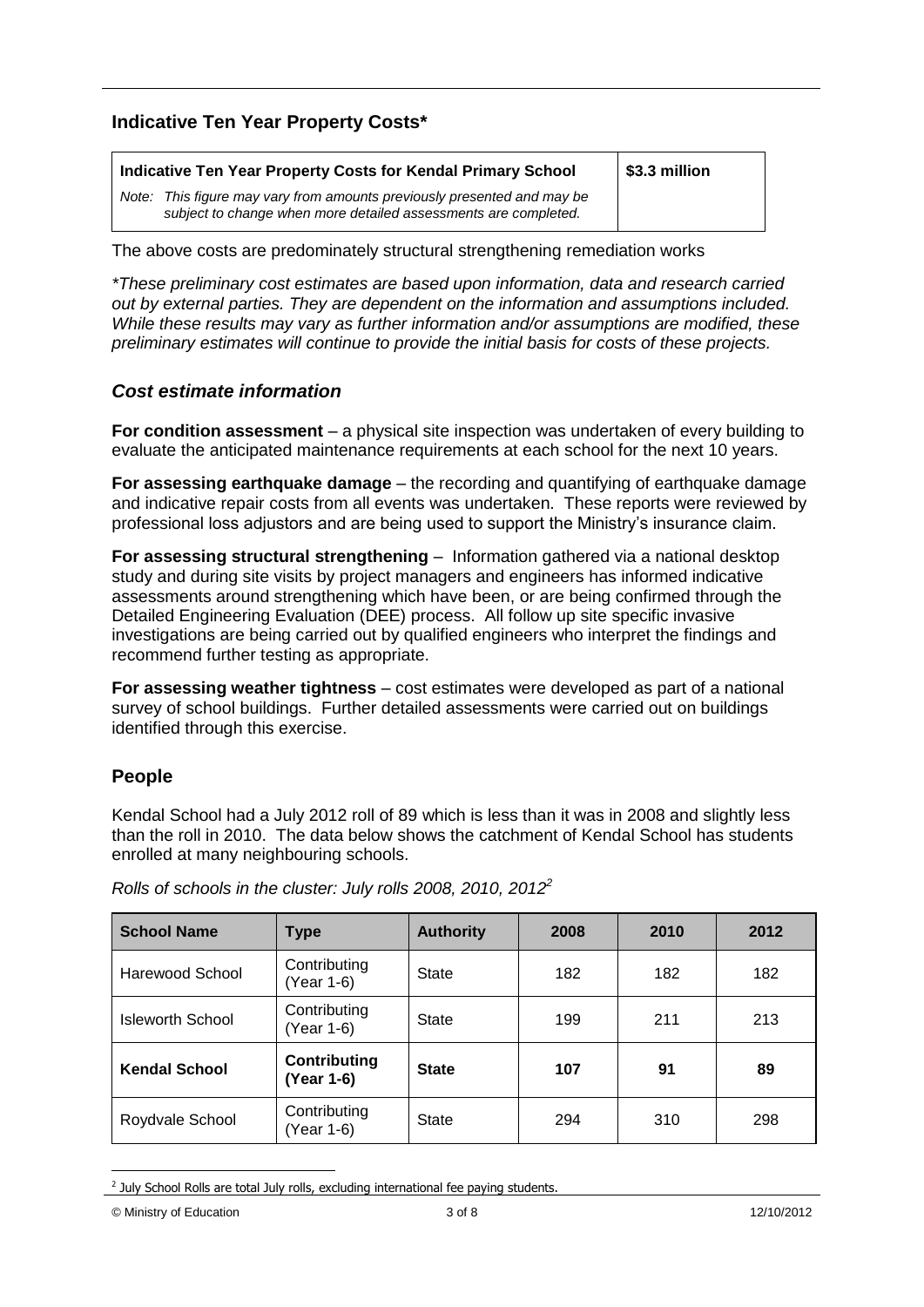| <b>School Name</b>                | <b>Type</b>                         | <b>Authority</b> | 2008  | 2010  | 2012  |
|-----------------------------------|-------------------------------------|------------------|-------|-------|-------|
| Wairakei School<br>(Christchurch) | Contributing<br>State<br>(Year 1-6) |                  | 231   | 236   | 233   |
| <b>Primary Total</b>              |                                     |                  | 1,013 | 1,030 | 1,015 |
| Breens Intermediate               | Intermediate<br>(Year 7 and 8)      | State            | 179   | 201   | 247   |
| <b>Intermediate Total</b>         |                                     |                  | 179   | 201   | 247   |
| <b>Burnside High</b><br>School    | Secondary<br>(Year 9-15)            | <b>State</b>     | 2,379 | 2,434 | 2,403 |
| <b>Secondary Total</b>            |                                     |                  | 2,379 | 2,434 | 2,403 |

#### *Student Distribution patterns***<sup>3</sup>**

#### *Students attending a local state school*

Analysis of July 2012 student address data shows around 86% of year 1-6 students living in the Roydvale cluster catchment attended a state school, 12% were enrolled at state integrated schools and the remaining 2% at private schools.

|  |  |  |  | Schools year 1-6 students living in the Roydvale cluster catchment attend. |  |
|--|--|--|--|----------------------------------------------------------------------------|--|
|  |  |  |  |                                                                            |  |

| <b>School</b>                     | <b>Authority</b> | # students <sup>4</sup> | $% ^{5}$ |  |
|-----------------------------------|------------------|-------------------------|----------|--|
| Roydvale School                   | <b>State</b>     | 205                     | 20%      |  |
| Wairakei School (Christchurch)    | <b>State</b>     | 136                     | 13%      |  |
| <b>Isleworth School</b>           | <b>State</b>     | 126                     | 12%      |  |
| Kendal School                     | <b>State</b>     | 73                      | 7%       |  |
| <b>Burnside Primary School</b>    | <b>State</b>     | 68                      | 7%       |  |
| Christ The King School (Burnside) | State Integrated | 66                      | 6%       |  |
| Harewood School                   | State            | 53                      | 5%       |  |
| Cotswold School                   | State            | 51                      | 5%       |  |
| Westburn School                   | State            | 45                      | 4%       |  |
| Waimairi School                   | <b>State</b>     | 35                      | 3%       |  |

Of the year 1-6 students living in the Roydvale cluster catchment, 20% were enrolled at Roydvale School, 13% at Wairakei School and a further 12% at Isleworth School.

Enrolments at the five state schools within the catchment equated to 57% of all year 1-6 students living in the Roydvale cluster catchment.

<sup>&</sup>lt;sup>3</sup> Analysis includes all crown 'funded' students only, i.e. regular, regular adult, returning adult & extramural. It reflects the student's home address – which bears no relationship to the school they were enrolled at. Not all student records were address matched.

<sup>4</sup> Number of all year 1-6 students in the cluster that attend a given school

<sup>&</sup>lt;sup>5</sup> Percentage of all year 1-6 students in the cluster that attend a given school

<sup>©</sup> Ministry of Education 4 of 8 12/10/2012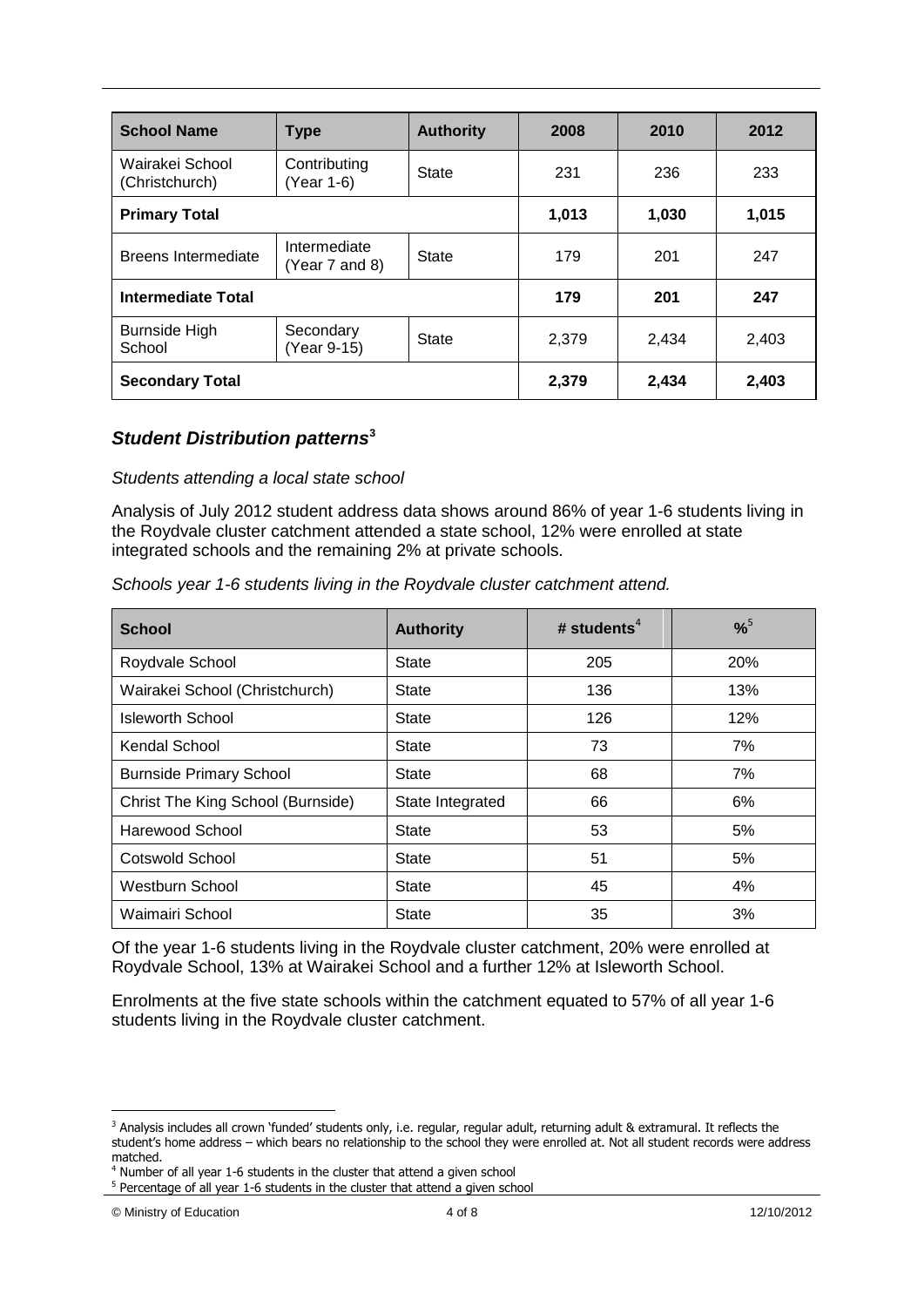*Schools with the highest number of year 1-6 students living within a 1 km radius of Kendal School.*

| <b>School</b>                     | <b>Authority</b> | # students $6$ | $\frac{9}{6}$ |  |
|-----------------------------------|------------------|----------------|---------------|--|
| Roydvale School                   | <b>State</b>     | 156            | 26%           |  |
| Kendal School                     | State            | 70             | 12%           |  |
| <b>Isleworth School</b>           | <b>State</b>     | 67             | 11%           |  |
| Wairakei School (Christchurch)    | State            | 53             | 9%            |  |
| Christ The King School (Burnside) | State Integrated | 40             | 7%            |  |
| Westburn School                   | State            | 39             | 7%            |  |
| <b>Burnside Primary School</b>    | <b>State</b>     | 34             | 6%            |  |
| Waimairi School                   | State            | 18             | 3%            |  |
| Cotswold School                   | <b>State</b>     | 11             | 2%            |  |
| <b>Emmanuel Christian School</b>  | State Integrated | 8              | 1%            |  |

Of the year 1-6 students living within a 1 km radius of Kendal School, 26% were enrolled at Roydvale School, 12% at Kendal School and a further 11% at Isleworth School.

### *Population change<sup>8</sup>*

There has been a slight decline in the number of year 1-15 students in the Roydvale cluster catchment from 2,707 in March 2010 to 2,611 in March 2012 (according to March roll return student address data for both years)<sup>9</sup>.

There are no CERA 'Red Zones' in the Roydvale cluster catchment.

There is no large scale greenfield residential development planned for the Roydvale cluster catchment though there is projected to be a small increase in household numbers of around 140 by 2021 $^{10}$ .

Household numbers are projected to grow by a further 120 by 2041.

*Note: The timing of growth is influenced by a number of factors such as economic and social determinants many of which remain uncertain following the earthquakes.*

The Ministry will continue to work with agencies such as Christchurch City Council and CERA on projected population change.

 $6$  Number of all year 1-6 students in the area of interest that attend a given school

 $<sup>7</sup>$  Percentage of all year 1-6 students in the area of interest that attend a given school</sup>

*<sup>8</sup>* March data has been used for the comparison across the period 2010 to 2012, as no relevant historical July student address data exists.

<sup>&</sup>lt;sup>9</sup> Note this is a count of student address data points, not total school roll.

<sup>10</sup> Source: Greater Christchurch Household Scenarios 2011-2041, Prepared for the UDS Partners, March 2012. Figures quoted are based on the 'BAU Quick Scenario' household projections and are compared to pre-earthquake 2011 household data.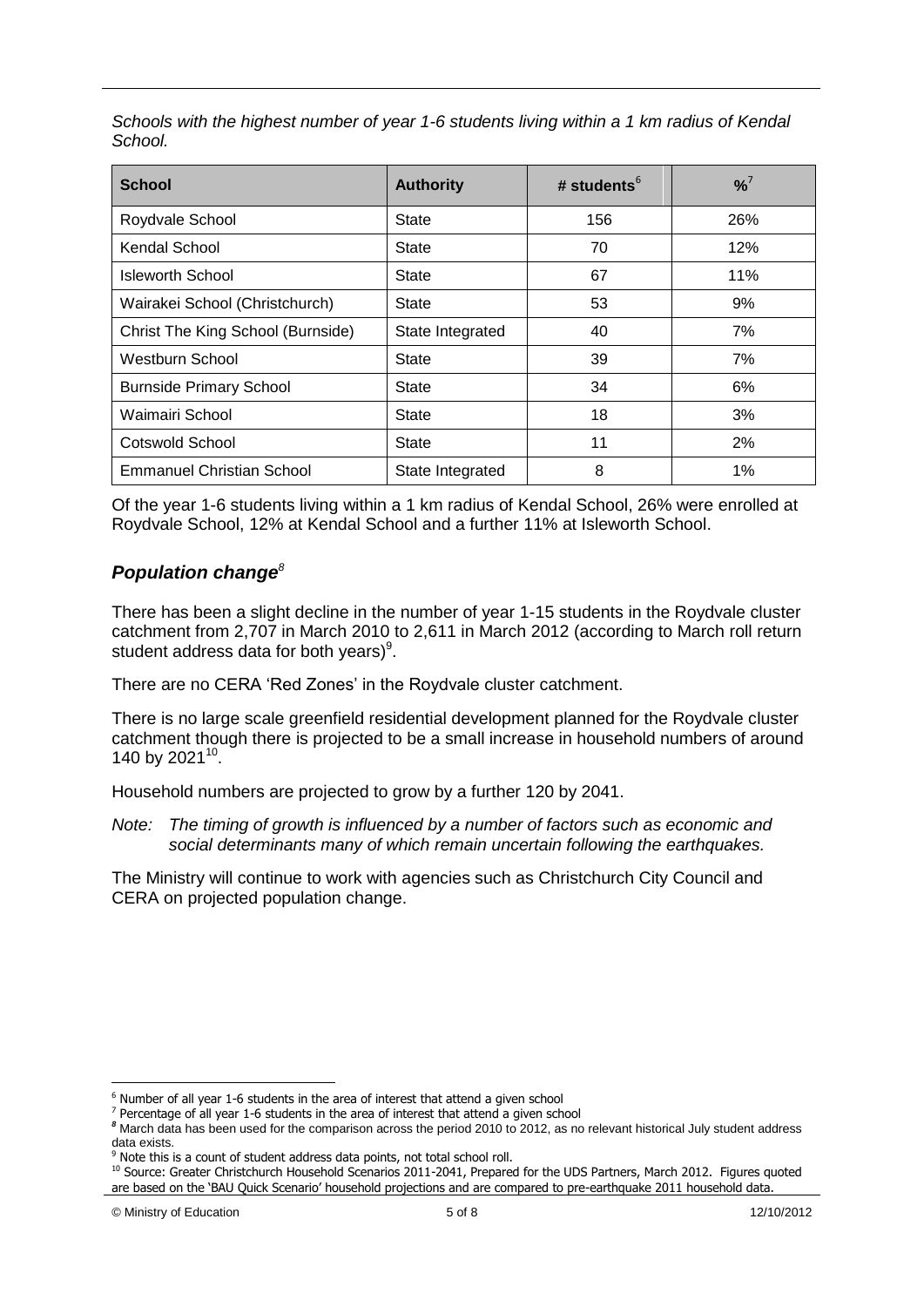### **What would proposed closure mean for the school and its community?**

Approximately 82% of Kendal School students reside within a 1 km radius of Kendal School.

If Kendal School were to close 81% of current students would be within 1 km of Roydvale School, Isleworth School or Wairakei School.

Wairakei School is likely to receive enrolments from students that would otherwise have enrolled at Burnside Primary School (which is in the Burnside cluster and is also proposed to close) as well as Kendal School.

Based on July 2012 student distributions, approximately 36 Kendal School students and 103 Burnside Primary School students live within 1 km of Wairakei School. Approximately 30 of these students also reside within 1 km of Isleworth School.

At the Roydvale cluster level, of the 1,043 year 1-6 students residing in the Roydvale cluster, 997 (96%) reside within 1 km of a state primary school. This reduces slightly to 92% (958 students) if Kendal School were to close.

*Rolls of schools likely<sup>11</sup> to receive enrolments of Kendal School students if the school were to close: July rolls 2008, 2010, 2012*

| <b>School Name</b>                | <b>Type</b>                | <b>Authority</b> | 2008 | 2010 | 2012 |
|-----------------------------------|----------------------------|------------------|------|------|------|
| Isleworth School                  | Contributing<br>(Year 1-6) | State            | 199  | 211  | 213  |
| Roydvale School                   | Contributing<br>(Year 1-6) | State            | 294  | 310  | 298  |
| Wairakei School<br>(Christchurch) | Contributing<br>Year 1-6)  | State            | 231  | 236  | 233  |
| <b>Primary Total</b>              |                            |                  | 724  | 757  | 744  |

Closing Kendal School would enable funding to be invested in the nearby schools where the majority of the learners would most likely go, and into the network generally to provide modern learning environments for a larger number of students.

Safe and inspiring learning environments are key to meeting the New Zealand Property vision for greater Christchurch schools, which means:

- Ensuring any health and safety and infrastructural issues are addressed  $\bullet$
- Taking into account whole of life cost considerations, to allow cost over the life of the  $\bullet$ asset, rather than initial capital cost to drive repair or replacement decisions
- Enabling all entitlement teaching spaces to be upgraded to meet the "Sheerin" Core  $\bullet$ modern learning environment standard – which has a strong focus on heating lighting, acoustics, ventilation and ICT infrastructure upgrades.

This will include the provision of appropriate shared facilities across schools within a cluster that can be used by both schools and the community and other agencies as appropriate.

The Ministry will ensure appropriate provision for learners within this cluster to support any changes that may result from consultation.

<sup>&</sup>lt;sup>11</sup> Based on where students currently live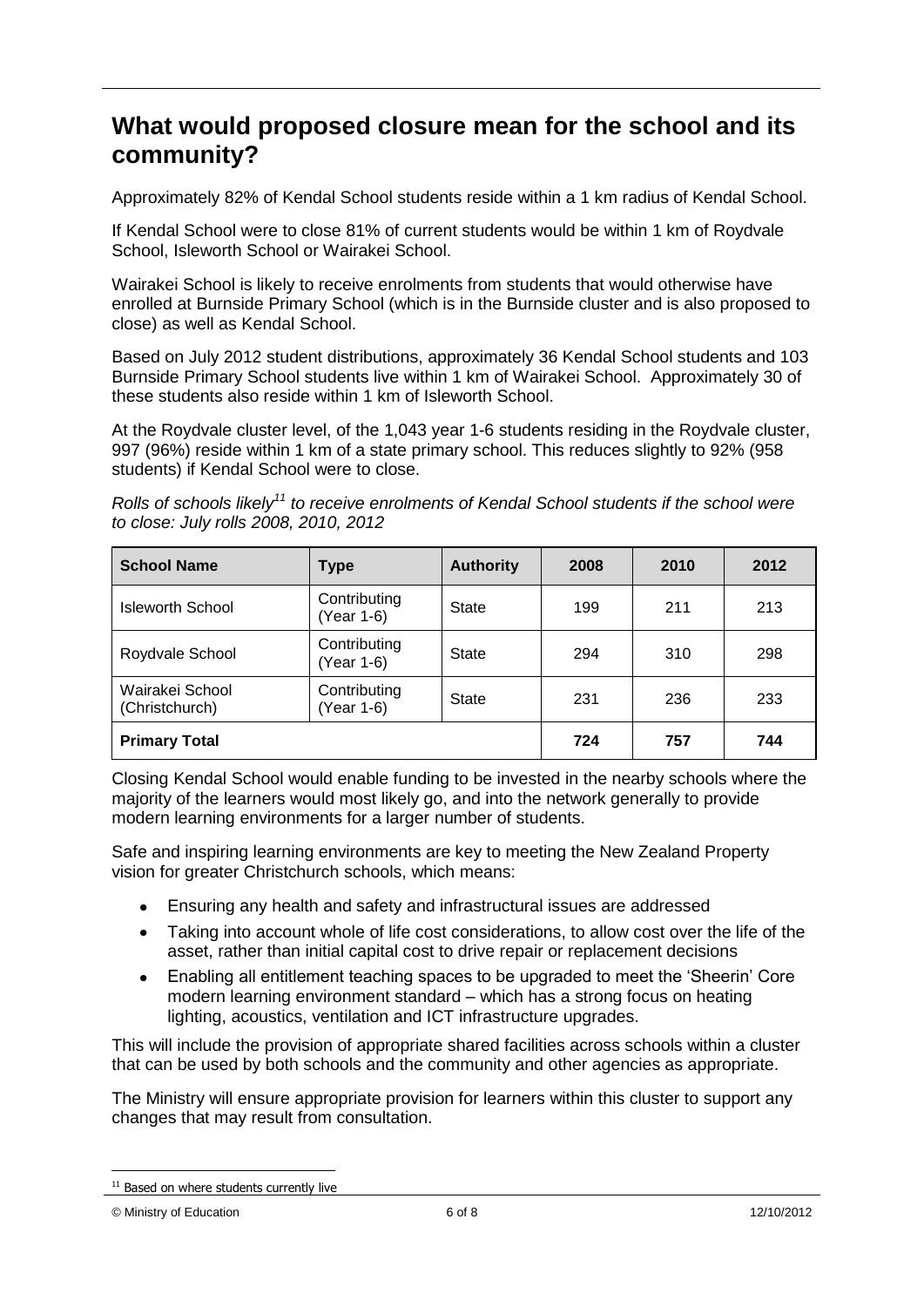The Ministry will provide information around enrolment options to families and provide required support.

The provisions of the respective employment agreements will apply for staff.

If a decision to close is made the school property will go into a disposal process.

## **How would the proposed closure of my school fit into the overall plan for my learning community cluster?**

Renewal focuses on the cluster of provision within an education community and the collective impact of people movement and land and building damage across the entire provision within the cluster.

The future of your learners should continue to feature in the wider cluster discussion.

In the first instance this is because the cluster may have thoughts it wishes to contribute during consultation around alternative options that will meet the overarching needs of this cluster to not only revitalise infrastructure but also enhance educational outcomes across this education community.

The cluster will also need to consider how learners might be accommodated in the future should a decision be made to close the school. The cluster would want to consider how enhanced provision that might be required to support moving student populations might look.

### **How would the proposed closure of my school fit into the overall plan for the network as a whole?**

Students that may have otherwise enrolled at Kendal School would be re-distributed across the remaining schools within the area.

# **Facts and Figures**

**School Rolls** are confirmed total 1 July rolls, excluding international fee paying students.

**Student Distribution data** is drawn primarily from the address matched July 2012 School roll return dataset (excluding international fee paying students). Where March 2010 and March 2012 student address data has been used, the use of these datasets is indicated.

Individual student records have been cleaned of all sensitive data and address matched (geocoded) to street addresses. Not all student records were address matched, as some records were not able to be geocoded, and student records identified with a privacy risk indicator have been excluded from the data. Across all schools in greater Christchurch, approximately 95% of records were address matched.

Where a school has an enrolment scheme, this is legally defined in a written description and is available from the relevant school. School enrolment scheme "home zones" or "school zones" are legally defined in the written description, and the display of any enrolment zone in a map is only a visual representation of the written description. School enrolment schemes, enrolment zones, and associated maps are reviewed periodically

© Ministry of Education 7 of 8 12/10/2012